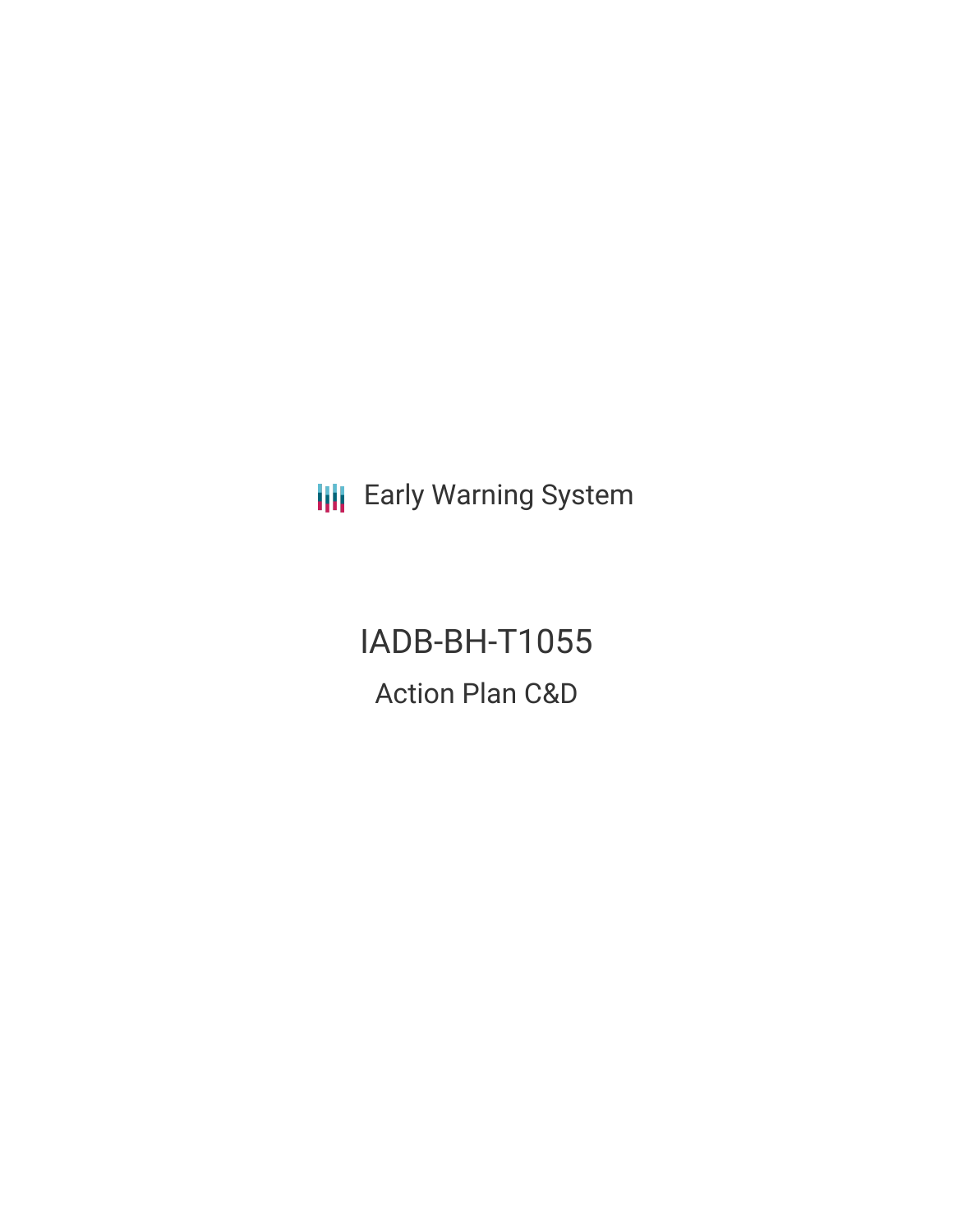

## **Quick Facts**

| <b>Countries</b>               | <b>Bahamas</b>                         |
|--------------------------------|----------------------------------------|
| <b>Financial Institutions</b>  | Inter-American Development Bank (IADB) |
| <b>Status</b>                  | Active                                 |
| <b>Bank Risk Rating</b>        | U                                      |
| <b>Voting Date</b>             | 2017-01-03                             |
| <b>Borrower</b>                | Government of Bahamas                  |
| <b>Investment Type(s)</b>      | <b>Advisory Services</b>               |
| <b>Investment Amount (USD)</b> | $$0.23$ million                        |
| <b>Project Cost (USD)</b>      | $$0.23$ million                        |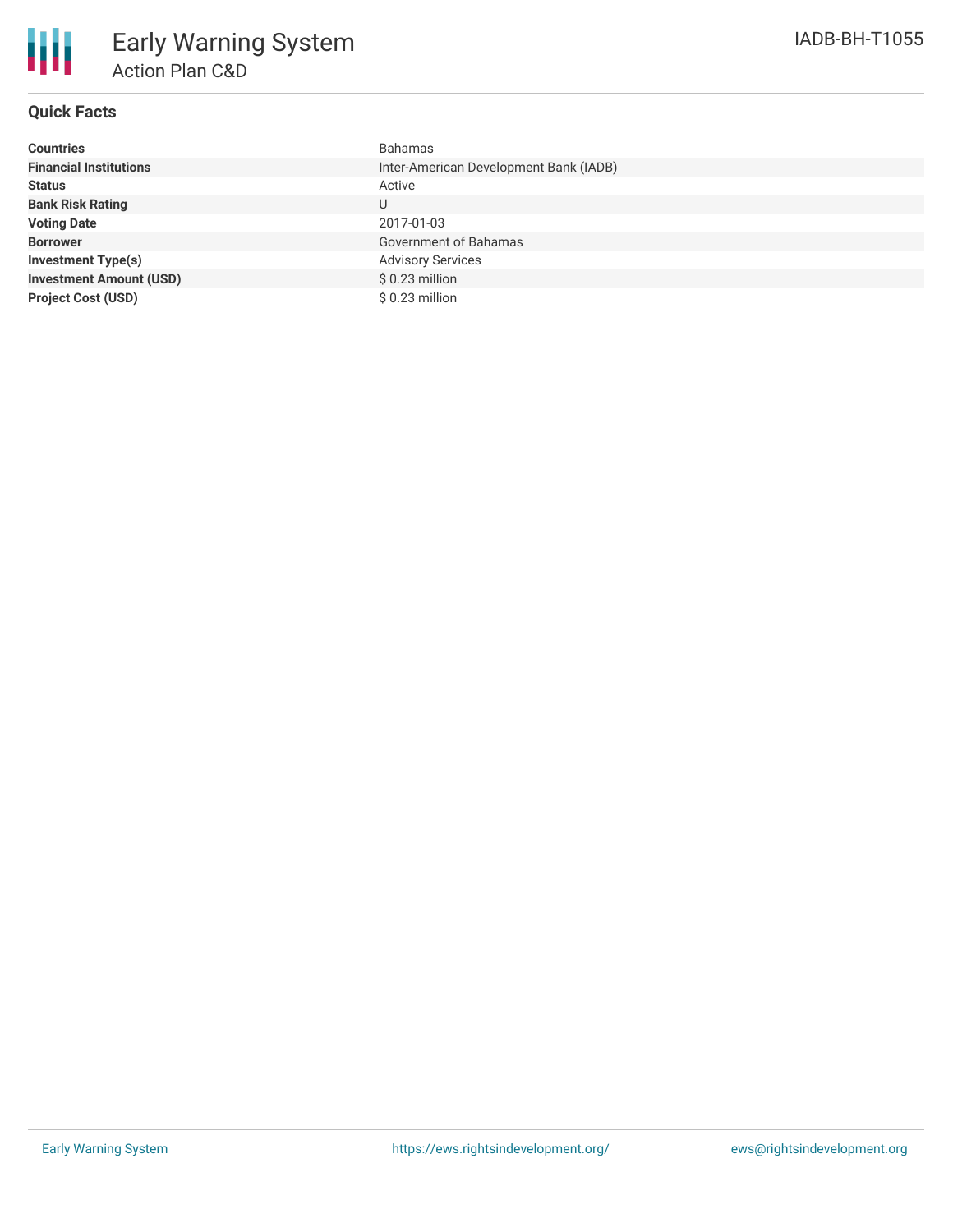

## **Project Description**

The Action Plan for C&D Countries Program has been designed to finance activities that will support the modernization and strengthening of the beneficiary countries' technical and managerial capacity and that will consolidate the institutional sustainability of public agencies to promote more effective use of Bank project funds.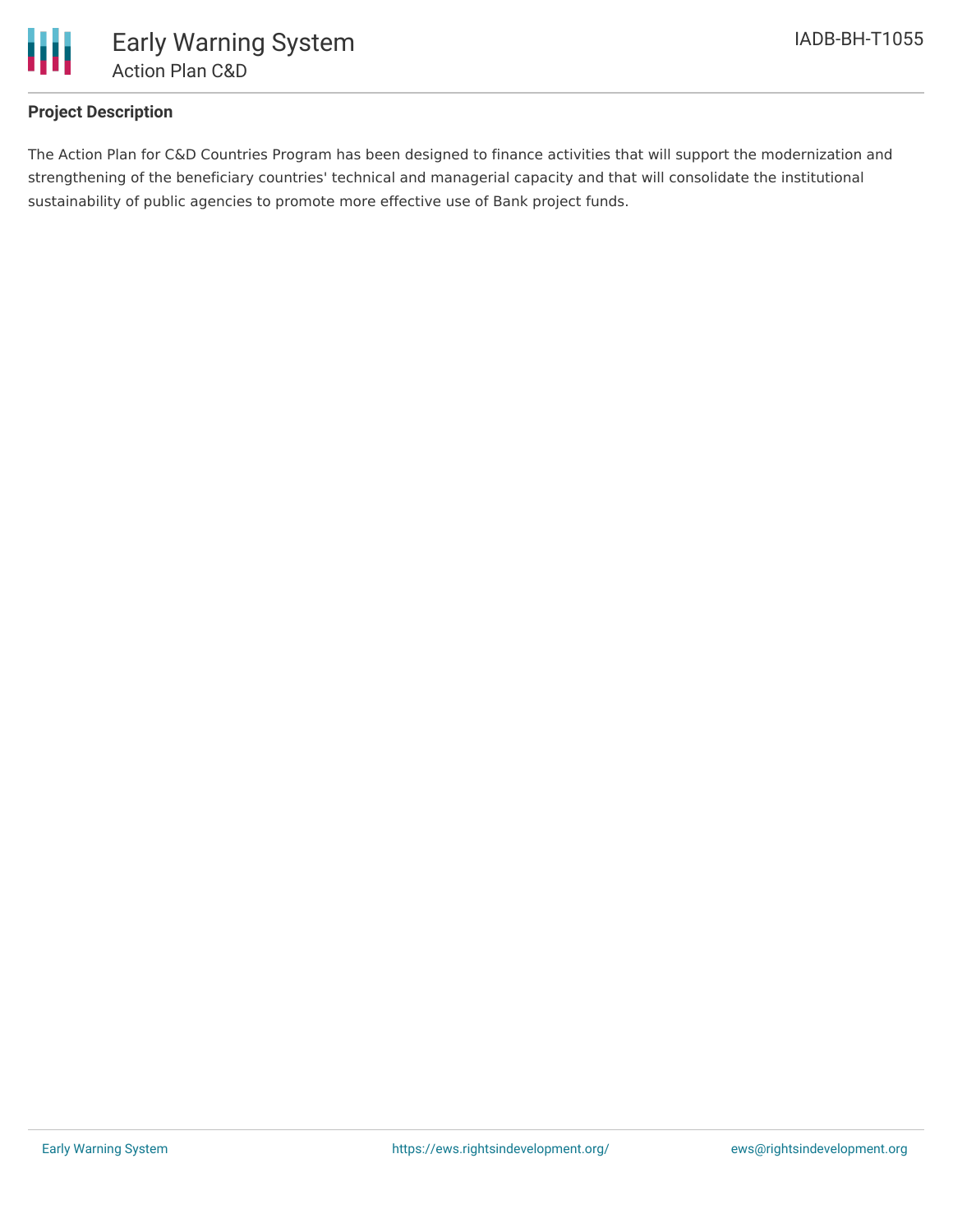• Inter-American Development Bank (IADB)